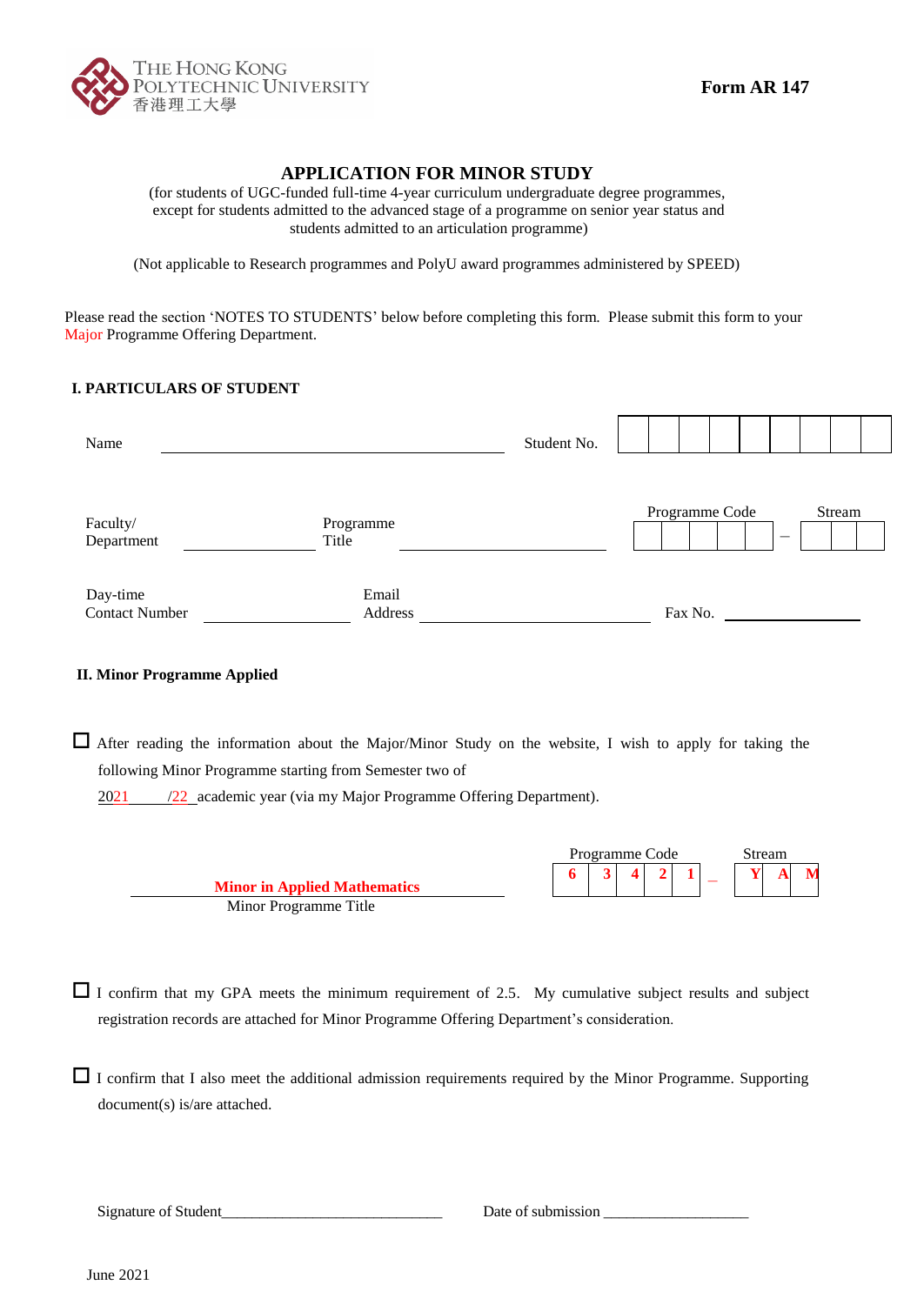#### **FOR OFFICE USE**

### **III. Action taken by the Major Programme Offering Department**

(i) Application record created for consideration by Minor Programme Offering Department on \_\_\_\_\_\_\_\_\_\_\_\_\_\_\_\_\_\_\_\_\_\_\_\_\_\_\_\_\_\_\_ by \_\_\_\_\_\_\_\_\_\_\_\_\_\_\_\_\_\_\_\_\_

 $\Box$  For cases with GPA below 2.5 or cases that student concerned has withdrawn the application (delete as appropriate).

Application record created and updated "void" on \_\_\_\_\_\_\_\_\_\_\_\_\_\_\_\_\_\_by \_\_\_\_\_\_\_\_\_\_\_\_\_\_\_\_\_\_\_\_\_

- (ii)  $\Box$  Our department confirms that the student is eligible for applying for Minor study (for advanced standing students only).
- (iii)  $\Box$  Our department supports the student's application. Remarks
	- $\square$  Our department does not support the application Remarks for not supporting: \_\_\_\_\_\_\_\_\_\_\_\_\_\_\_\_\_\_\_\_\_\_\_\_\_\_\_\_\_\_\_\_\_\_\_\_\_\_\_\_\_\_\_\_\_\_\_\_\_\_\_\_\_\_\_\_\_\_\_\_\_
- $(iv)$   $\Box$  A copy of the student's application form and supporting documents has been sent under confidential cover to the Minor Programme Offering Department on \_\_\_\_\_\_\_\_\_\_\_\_\_\_\_\_\_\_\_\_\_\_\_\_\_\_\_\_\_ by \_\_\_\_\_\_\_\_\_\_\_\_\_\_\_\_\_\_\_\_\_\_\_\_\_\_\_

### **IIV. Action taken by Minor Programme Offering Department**

| $\Box$ | Application is approved for programme | Programme Code<br>Stream<br>by |
|--------|---------------------------------------|--------------------------------|
|        |                                       | $\mathbf{b}$ y                 |
|        |                                       |                                |
|        | Student's record updated on ________  | by                             |